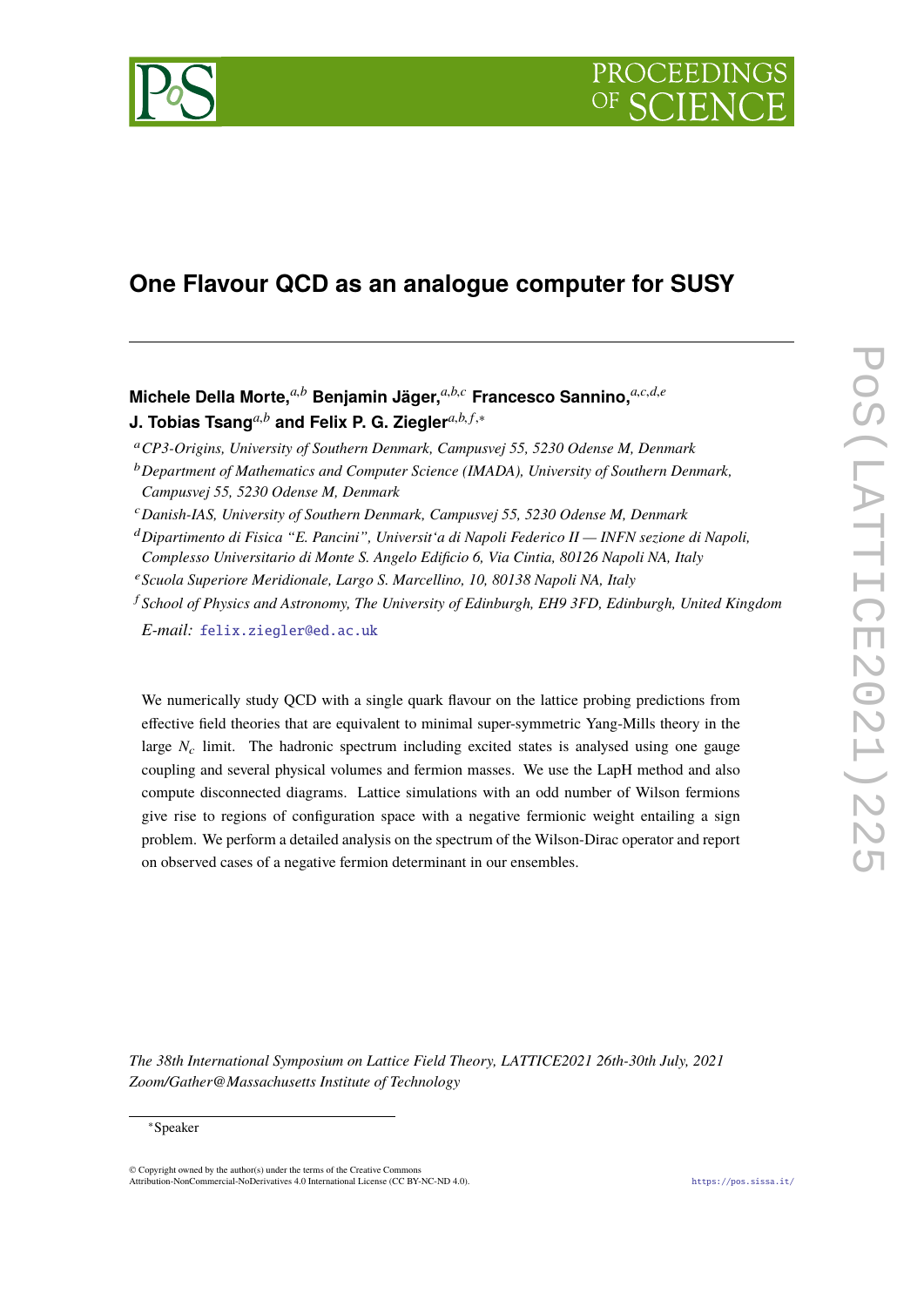# **1. Introduction**

In these proceedings we report on our ongoing efforts to study supersymmetry (SUSY) via lattice computations of the hadronic spectrum of  $N_f = 1$  QCD. The relation between supersymmetric Yang-Mills theory and QCD with a single quark flavour can be seen as follows. The Lagrangian

<span id="page-1-0"></span>
$$
\mathcal{L} = \frac{1}{2g^2} F_{\mu\nu}^a F_{\mu\nu}^a + \overline{\psi}(m_0 + \gamma_\mu D_\mu)\psi, \qquad (1)
$$

describes a QCD-like theory containing a single Dirac fermion in the two-index anti-symmetric representation of the gauge group  $SU(N_c)$  whereas the gluons are in the adjoint representation. Note that  $\psi^{ij} = \psi^b(t^b)^{ij}$ ,  $i, j = 1, ..., N_c$ ,  $a = 1, ..., N_c^2 - 1$ ,  $b = 1, ..., \frac{N_c(N_c-1)}{2}$ <br>theory was studied in a technical symptomic pCCD at large N, by Corrigon on  $\frac{(v_c-1)}{2}$ . Historically, this theory was studied in a technicolour extension to QCD at large *N*<sup>c</sup> by Corrigan and Ramond [\[1\]](#page-8-0), who named the fermion field in the two-index anti-symmetric representation a *lark* (merging the words *quark* and *large*). Moreover, it was shown that the lark theory [\(1\)](#page-1-0) and  $N = 1$  super-Yang-Mills (SYM) theory are equivalent in the limit  $N_c \rightarrow \infty$  with regard to the bosonic sector of the spectrum [\[2,](#page-8-1) [3\]](#page-8-2). Note also that the number of fermionic degrees of freedom scales as  $N_c^2$  as  $N_c \to \infty$  in both the lark theory and in SYM signalling their equivalence.<sup>[1](#page-1-1)</sup> For  $N_c = 3$  the two-index anti-symmetric representation coincides with the conjugate representation, i.e. a lark is equivalent to an anti-quark, hence [\(1\)](#page-1-0) describes  $N_f = 1$  QCD.

In SYM the even and odd parity mesons are degenerate. Deviations from the degeneracy have been studied in the lark theory in the large  $N_c$  limit in [\[4\]](#page-8-3) and [\[5\]](#page-8-4). Both works use planar equivalence to predict the lightest pseudo-scalar meson to be lighter than the lightest scalar meson. In particular, the former work takes into account the explicit SUSY breaking due to the finite fermion mass studying low-energy effective Lagrangians of the lark theory and making use of exact SUSY results at the effective action level. The lark theory by Corrigan and Ramond has led to a plethora of applications including investigations of meson scattering [\[6\]](#page-8-5), a study on (super-) glue balls in comparison to QCD mesons and glue balls [\[7\]](#page-8-6), investigations of the conformal window [\[8,](#page-8-7) [9\]](#page-8-8) as well as works in phenomenology [\[10,](#page-8-9) [11\]](#page-8-10).

In this work we simulate  $N_f = 1$  QCD on the lattice to probe the mentioned prediction and to study relics of SYM for  $N_c = 3$ . This also comes with the advantage of lower simulation costs compared to direct lattice simulations of SYM, the latter being hard because massless fermions need to be handled. However, it should be emphasised that  $N_f = 1$  QCD should be regarded if at all as a proxy for SUSY.

A few years back a lattice study probing the planar equivalence prediction was presented at the Lattice conference by the Münster group and collaborators [\[12\]](#page-8-11). Our work at hand can be regarded as an update in an advanced setup using tree-level *O*(*a*)-improved Wilson fermions. In addition, we also extract excited states of the mesonic spectrum.

Unlike in the continuum formulation where the fermion determinant is guaranteed to be positive in the lattice formulation with Wilson fermions there are regions of configuration space with a negative fermionic weight. This gives rise to a sign problem. We present a detailed analysis

<span id="page-1-1"></span><sup>1</sup>This can be seen from a simple counting of dimensions. For the lark theory there are 2 Dirac spinors with 4 components each and the dimension of the anti-symmetric representation scales as  $N_c^2/2$  for large  $N_c$  whereas for SYM there are 2 Majorana spinors with 2 components each and the adjoint representation scales as  $N_c^2$  for large  $N_c$ .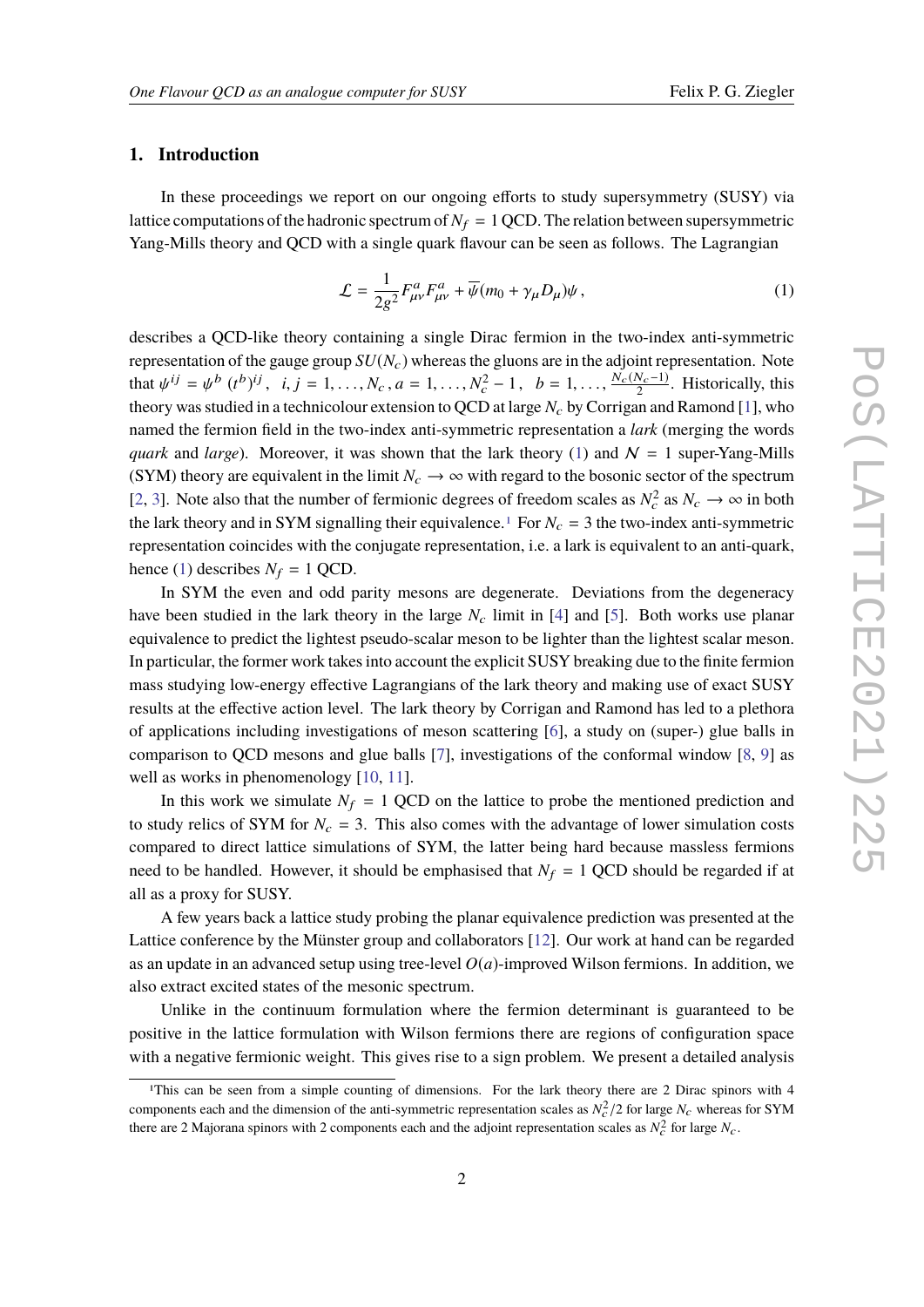on the sign of the fermion determinant on our gauge field ensembles. This account is organised as follows: In Section [2](#page-2-0) we summarise our lattice setup, followed by the sign problem analysis in Section [3.](#page-2-1) In Section [4](#page-4-0) we show the results on the hadronic spectrum and we conclude this work in Section [5.](#page-7-0)

# <span id="page-2-0"></span>**2. Lattice setup**

The lattice action considered in this work contains the tree-level Symanzik improved gauge action and the tree-level  $O(a)$ -improved Wilson clover fermion action  $(c_{SW} = 1)$ . We restrict ourselves to a single gauge coupling corresponding to  $\beta = 4.5$ . To simulate the single quark flavour the RHMC algorithm [\[13,](#page-8-12) [14\]](#page-8-13) is used.  $N_f = 1$  QCD comes with two main challenges. (i) The scale setting cannot be carried out in the usual way as in e.g.  $N_f = 2 + 1$  QCD by using an experimentally known (low-energy) quantity such as a hadron mass. (ii) chiral symmetry is absent which excludes comparisons with chiral perturbation theory. Addressing challenge (i), we obtain an approximation to the scale by setting the lattice spacing using the Wilson flow in the pure gauge theory following [\[15\]](#page-8-14) which results in  $a \approx 0.06$  fm. Regarding challenge (ii) it is noteworthy that even in the absence of chiral symmetry it is possible to guarantee (at least approximately) a well-defined extrapolation to zero quark mass. To that end the mass of the lightest pseudo-scalar meson, called the *fake pion*, is measured in the partially quenched extension of the single flavour theory obtained by adding an additional valence quark, see [\[12\]](#page-8-11) for details and references. Simulating  $N_f = 1$  QCD amounts to navigating in unknown territory in parameter space for the various mentioned reasons. To our knowledge neither chiral perturbation theory nor the method put forward in [\[16,](#page-8-15) [17\]](#page-8-16) for estimating finite volume effects have been worked out for the lark theory in general. However, we consider these effects to be sub-leading at the level of precision we are interested in. Therefore we have produced and analysed gauge field ensembles for several physical volumes  $L/a \in \{12, 16, 20, 24, 32\}$  $L/a \in \{12, 16, 20, 24, 32\}$  $L/a \in \{12, 16, 20, 24, 32\}$ ,  $T/a = 64$  and hopping parameters<sup>2</sup>  $\kappa \in$ {0.1350, <sup>0</sup>.1370, <sup>0</sup>.1390, <sup>0</sup>.1400, <sup>0</sup>.1405, <sup>0</sup>.1410}. All configurations for this project have been generated with the openQCD software package [\[18\]](#page-8-17).

# <span id="page-2-1"></span>**3. Sign problem**

As mentioned above in a setup of a single flavour of Wilson fermions at finite lattice spacing there exist regions of configuration space on which the fermion determinant is negative. This can also occur in multi-flavour QCD and has been subject to a recent study in  $N_f = 2 + 1$  flavour QCD [\[19\]](#page-8-18). Since we are generating our gauge field ensembles with respect to the sign quenched fermionic weight we need to monitor the sign of the fermion determinant on configurations we measure observables on and in case a negative determinant is detected it has to be accounted for by reweighting. Since a direct computation of the sign of the fermion determinant is numerically too expensive, we infer it indirectly from the low-lying eigenvalue spectrum of the Wilson Dirac operator *D.*  $\gamma$ <sub>5</sub>-hermiticity of *D* guarantees the eigenvalues to come either in complex conjugated pairs or to be real. This entails that only real eigenvalues can produce a sign change of the determinant. Hence,

<span id="page-2-2"></span><sup>&</sup>lt;sup>2</sup>The hopping parameter is defined as  $\kappa = \frac{1}{2(4+m_0)}$ .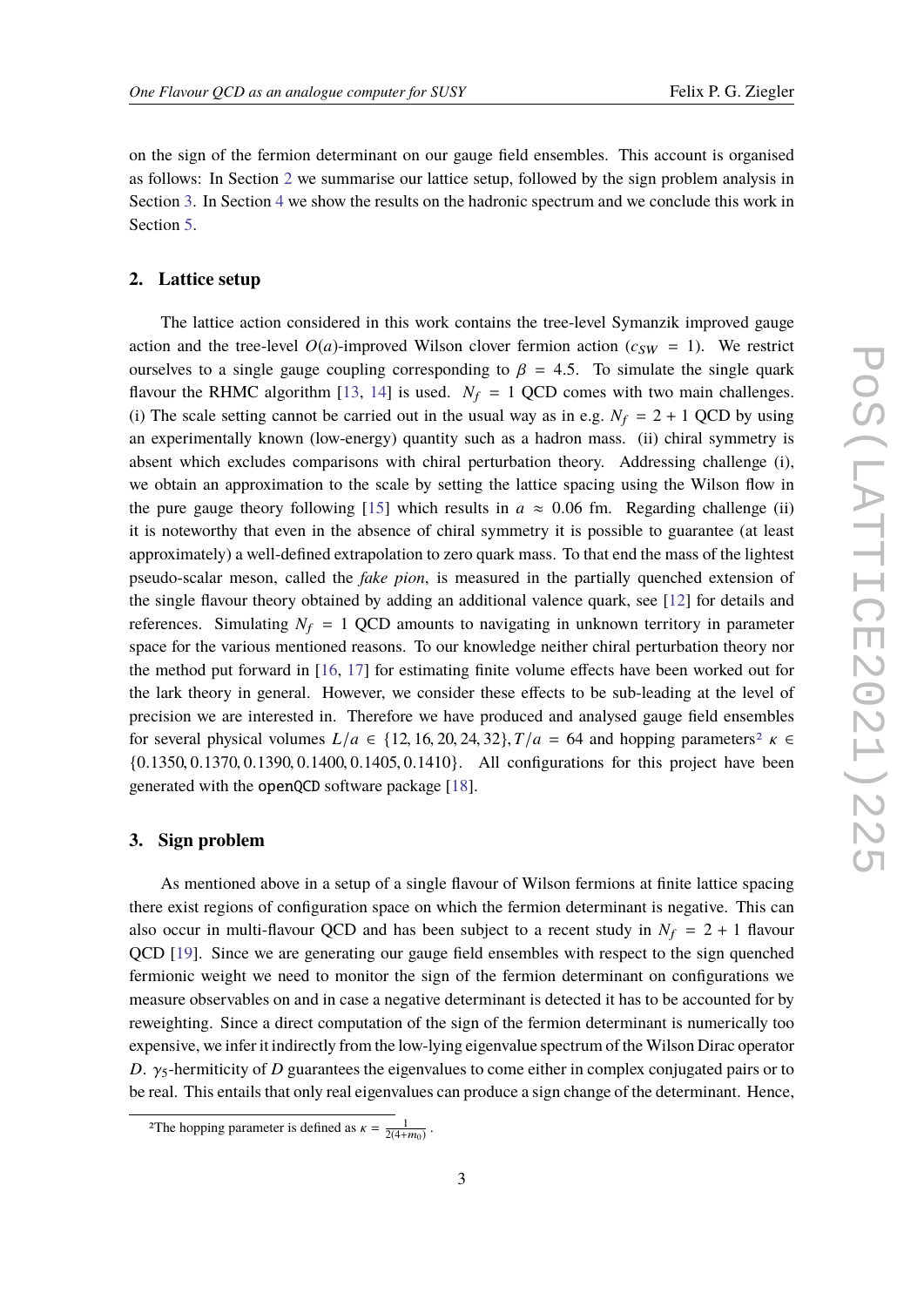<span id="page-3-0"></span>

**Figure 1:** *Left:* Showcase of stage (i) of the determinant sign analysis. The 12 lowest eigenvalues and their corresponding chiralities of *Q* are computed on a subset of ca. 40 configuration from the  $L/a = 24$  ensemble at  $\kappa = 0.1410$ . It is visible that there are a few points in the second and fourth quadrant signalling that the corresponding eigenvalues at this bare mass move towards zero as the mass is infinitesimally increased. These configurations are further checked in stage (ii) of the analysis with regard to whether and how many sign changes of the eigenvalue functions appear.

*Right:* Showcase of stage 2 of the determinant sign analysis. Displayed is the partially quenched computation of the lowest 20 eigenvalues of *Q* on a fixed gauge configuration in the  $(L/a = 24, \kappa = 0.1410)$  ensemble for a range of values for the bare mass around the simulation mass  $m_0^* \approx -0.453$  indicated by the pink vertical<br>line. This configuration is sofo in the same that the fermion determinant is positive as there are no sign line. This configuration is safe in the sense that the fermion determinant is positive as there are no sign changes of the eigenvalue functions  $\lambda_i(m_0)$ .

on a given configuration it remains to check if there is an odd number of negative real eigenvalues of *D*.

In practice it is more convenient to consider the Hermitian matrix  $Q := \gamma_5 D$ . Because  $\det(Q) = \det(D)$  and since a zero eigenvalue of *D* is also a zero eigenvalue of *Q* we can thus reduce the sign computation to analysing the behaviour of the low eigenvalues  $\lambda_i(m_0)$  of Q as a function of the bare mass *m*0. Monitoring the sign and counting the zero crossings of the low eigenvalues of  $Q$  when varying  $m_0$ , the change in the number of negative real eigenvalues of  $D$  can be inferred.

Technically, we proceed in two stages: (i) For a given configuration simulated with a bare mass  $m_0^*$  we compute the lowest lying eigenpairs  $(\lambda_i, \phi_i)$  of *Q*. In addition, the chirality  $\chi_i =$  $d\lambda_i/dm_0|_{m_0=m_0^*} = (\phi_i, \gamma_5 \phi_i)$  being the slope of the eigenvalue function [\[19,](#page-8-18) [20\]](#page-8-19) is computed. Hence from the sign of the chirality we can infer if a given eigenvalue moves towards or away from zero as *m*<sup>0</sup> is increased infinitesimally. A showcase for stage (i) of the analysis is displayed in the left panel of Figure [1.](#page-3-0)

(ii) Configurations giving rise to low eigenvalues of *Q* that might cross zero are further analysed using the tracking method presented in [\[19\]](#page-8-18). On a given configuration we measure the lowest *N*ev eigenpairs  $(\lambda_i, \phi_i)$  of *Q* for several bare masses  $m_0$  around the simulation mass. The measurements were carried out using the PRIMME package [\[21,](#page-8-20) [22\]](#page-8-21) combined with openQCD. Assuming that span( $\{\phi_i\}$ ) changes slowly and continuously as *m*<sub>0</sub> is varied in steps of  $\Delta m_0$  allows to extract the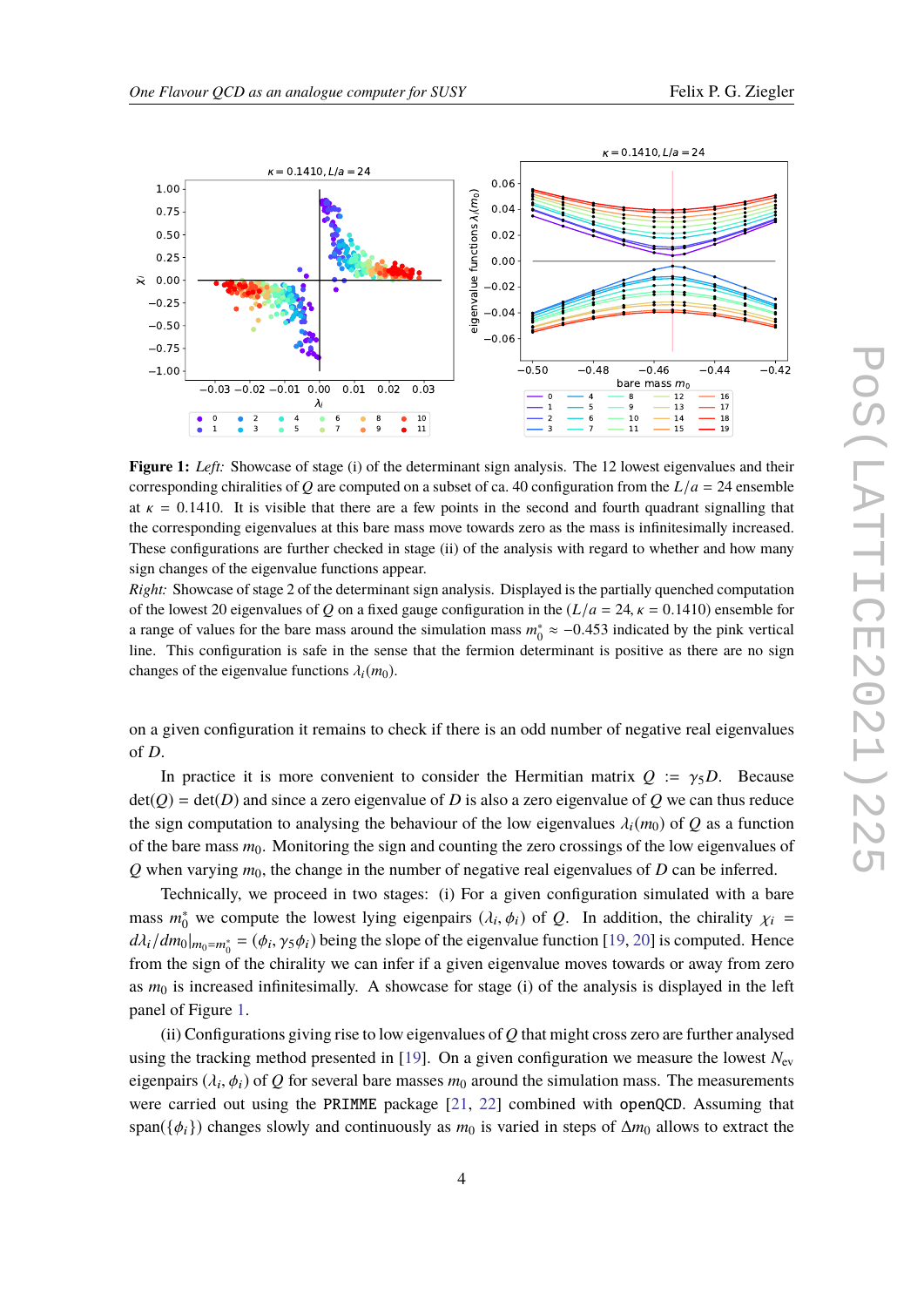<span id="page-4-1"></span>

**Figure 2:** Showcase of stage 2 of the tracking analysis where the occurrence of a negative fermionic determinant can be deduced from a single sign change in one of the low eigenvalues of *Q* above the simulation mass  $m_0^*$ . From this we can also conclude that *D* must have an odd number of negative real eigenvalues at the simulation mass.

eigenvalue function  $\lambda_i(m_0)$  by matching the basis vectors  $\phi_i(m_0)$  and  $\phi_j(m_0 + \Delta m_0)$  with respect to their overlap. The right panel of Figure [1](#page-3-0) displays a showcase for the tracking method where the conclusion is that the fermion determinant is positive on the analysed configuration. We measured the sign of the fermion determinant only for  $\kappa = 0.1410$  on the  $L/a = 16, 24$  ensembles. For both volumes the occurrence of  $det(D) < 0$  is less than 1% of the configurations which were taken into account for measuring correlators and masses shown in Section [4.](#page-4-0) From this we conclude that the sign problem is mild for the parameters and volumes investigated in this work. Figure [2](#page-4-1) shows one of the rare cases we found where the sign of the determinant is negative. Here a single eigenvalue function changes sign once at a bare mass larger than the simulation mass. Note that in the limit of  $m_0 \gg 0$  det(*D*) is positive and so are all real eigenvalues of *D*. Decreasing  $m_0$  to the simulation mass *m*<sup>\*</sup><sub>0</sub> <sup>∗</sup><sub>0</sub> and finding an odd number of zeros of the  $\lambda_i(m_0)$  implies that det(*D*) < 0 at  $m_0^*$ <br>*the encouples congrated at emaller values of <i>u* the cian problem is even mi  $\overset{*}{\scriptscriptstyle{0}}$ .

In the ensembles generated at smaller values of  $\kappa$  the sign problem is even milder as an increasing mass shifts the eigenvalues of *D* to larger values decreasing the likelihood of a negative determinant to occur.

#### <span id="page-4-0"></span>**4. Hadron spectroscopy**

We are interested in the massless limit of the mesonic spectrum of  $N_f = 1$  QCD. We are using the LapH method [\[23,](#page-8-22) [24\]](#page-8-23) which provides a suitable framework to include quark-disconnected pieces, which are vital to correctly extract the spectrum. It furthermore allows to cheaply construct different operators  $\hat{O}_i$  inducing the same quantum numbers and hence the same spectrum but differing in the approach to the ground state. We are interested in the masses of the pseudo-scalar (P), scalar (S), and vector (V) mesons. In principle a scalar glueball can be present, so in addition to operators of the type *q*¯Γ*q* we also use a purely gluonic operator that is expected to predominantly couple to the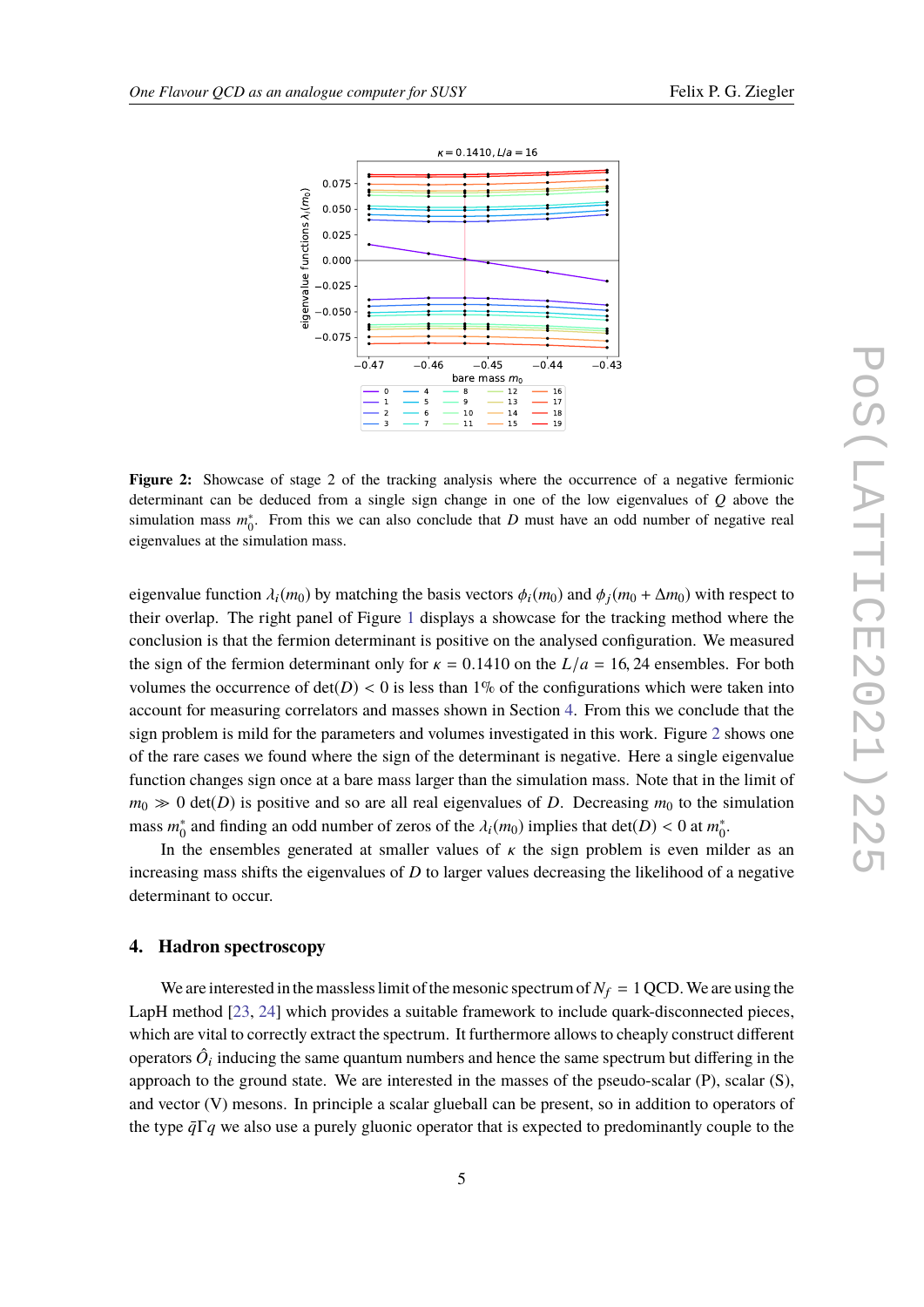<span id="page-5-0"></span>

**Figure 3:** *Left:* Spectrum of the pseudo-scalar meson for the various bare masses  $m_0$  at fixed volume  $L/a = 16$ . *Right:* Spatial volume dependence of the spectrum of the pseudo-scalar meson at fixed  $\kappa = 0.1390$ .

glueball (G). We extract the spectrum by performing simultaneous correlated three-exponential fits to several correlation functions using the ansatz

$$
C_{ij}(t) = \sum_{n} \langle 0|\hat{O}_i|n\rangle \langle n|\hat{O}_j^{\dagger}|0\rangle e^{-m_n t} . \qquad (2)
$$

In Figure [3](#page-5-0) the result for the spectrum of the pseudo-scalar meson is shown. As a measure of stability we perform each for different subsets of the operators in the basis, shown by the different symbols (circles, squares, diamonds). In the left panel the bare quark mass dependence is shown at fixed volume  $(L/a = 16)$ . As expected the ground state is strongly mass dependent. In the right panel we investigate the volume dependence of the spectrum at fixed bare quark mass corresponding to  $\kappa = 0.1390$ . At this value of  $\kappa$ , we find the ground state to be volume independent, but with sizable finite size effects being displayed for the smallest volume.

For the scalar-glueball channel the extracted spectrum looks qualitatively different as shown in Figure [4.](#page-6-0) The left panel shows the mass dependence at the same fixed volume. Looking at the ground and first excited state, the lightest observed state is mass-insensitive at fixed volume whilst the first excited state displays a clear mass dependence. In the right panel of the same figure we again investigate the volume dependence of these states at fixed mass. For this value of  $\kappa$ , there appears to be one volume dependent state and one volume independent state with a cross-over somewhere between  $L/a = 16$  and  $L/a = 20$ . We repeat this comparison for each volume and in each case identify the mass-sensitive state with a scalar meson. This identification is guided by monitoring the behaviour of the overlap factors, for example whether the correlation function purely built from the gluonic operators couples more strongly to the ground or the first excited state. The resulting data points are shown in the left hand panel of Figure [5.](#page-6-1) From the right hand panel of Figure [5](#page-6-1) we find that the remaining lowest state is strongly volume dependent, getting heavier as the volume increases. This is inconsistent with the expected behaviour for a glueball state, so we identify this state to be a finite volume state possibly resulting from flux tubes around the periodic lattice, also called a torelon state [\[25\]](#page-8-24). However, in the study at hand we have not further investigated the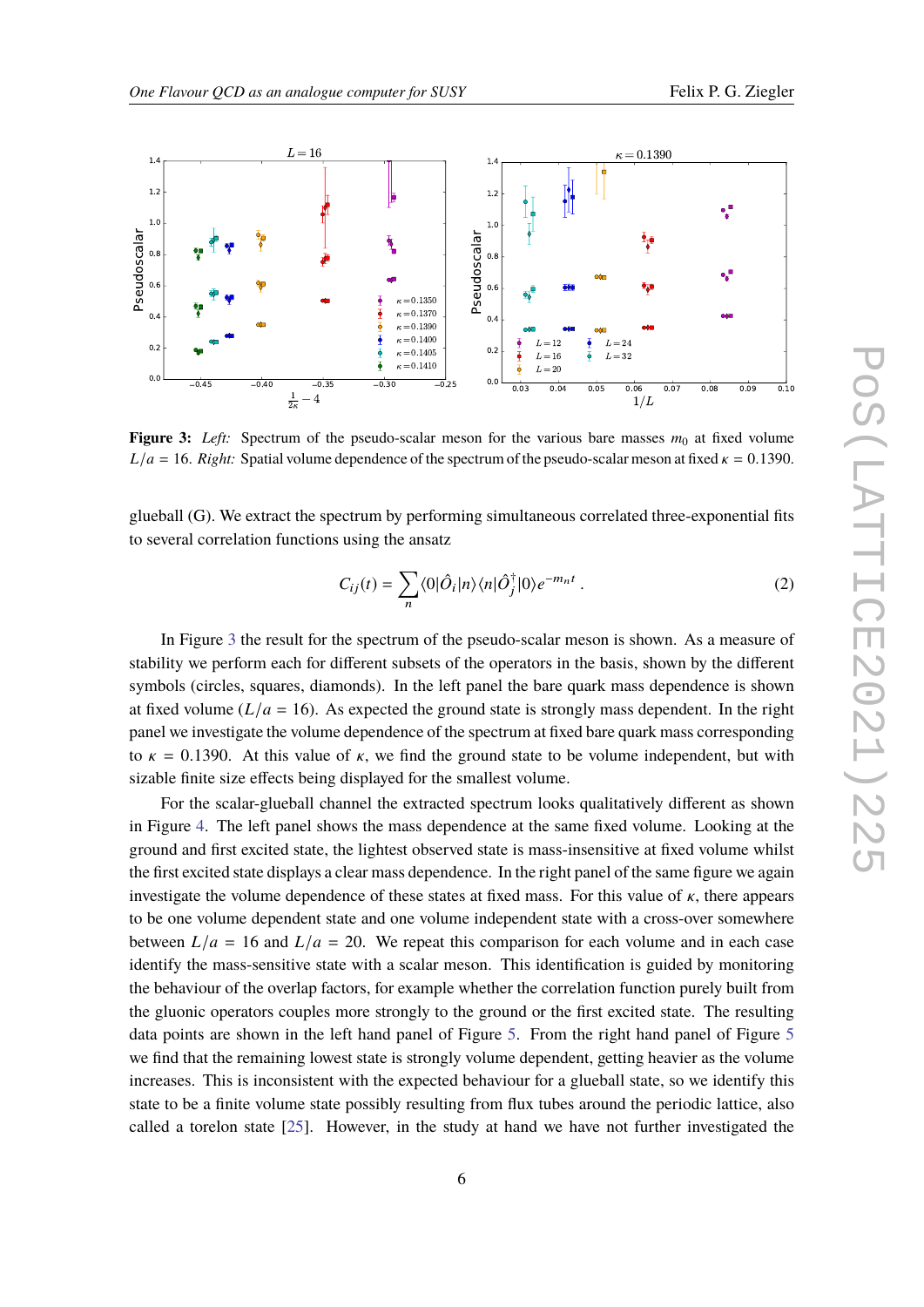<span id="page-6-0"></span>

**Figure 4:** *Left*: Spectrum of the scalar meson for the various bare masses  $m_0$  at fixed volume  $L/a = 16$ . *Right*: Spatial volume dependence of the spectrum of the scalar meson at fixed  $\kappa = 0.139$ .

<span id="page-6-1"></span>

**Figure 5:** Categorisation of the spectrum of the scalar meson into a mass-dependent (left) and a remaining lowest state (right). In the right-hand side plot the strong volume dependence is inconsistent with what is expected for a glueball state. A possible interpretation is that this state is a finite volume torelon state.

character of these states and whether they are torelon states. In principle this could be done by computing correlators of spatial Wilson loops.

Figure [6](#page-7-1) shows the mass ratio of the (mass-dependent) pseudo-scalar to scalar meson. Disregarding the smallest volume which appears to show strong finite size effects the results for the different volumes are in agreement in the range between large and intermediate masses. Our data confirms that the pseudo-scalar meson is lighter than the scalar one. For a robust comparison with the low-energy effective theory prediction from [\[4\]](#page-8-3) we need to perform an extrapolation to vanishing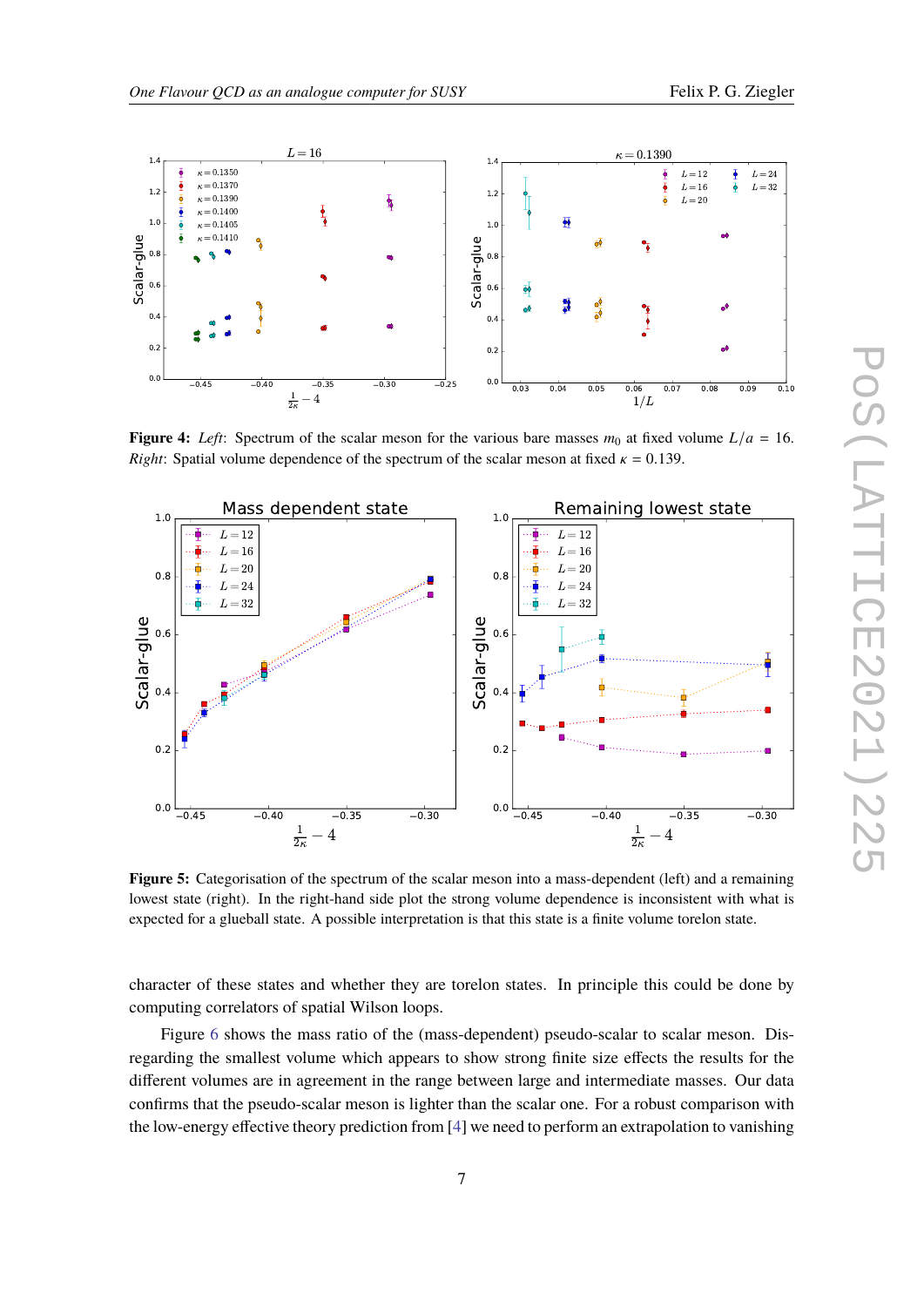<span id="page-7-1"></span>

**Figure 6:** Ratio of the pseudo-scalar to scalar meson mass as a function of the various bare masses  $m_0$ .

quark mass. This is subject to ongoing work and we are currently producing more statistics at the largest volumes and hopping parameters.

# <span id="page-7-0"></span>**5. Conclusion and perspectives**

We have presented an analysis on the hadronic spectrum of  $N_f = 1$  QCD in the mesonic sector. By including excited states we have extracted the mass dependency of the scalar and pseudo-scalar state. The next step of performing the extrapolation to zero quark mass is subject to ongoing work. From this, comparisons with the predictions from low-energy effective theories for the deviation from the even-odd parity degeneracy can be made. Loosely speaking, this will also show what remnant SUSY is contained in the  $N_c = 3$  lark theory. Moreover, we have shown that the sign problem due to the use of Wilson fermions is mild but must be monitored. We emphasise the relevance of this aspect also in multi-flavour QCD simulations.

Future work will be devoted to investigating the lark theory on the lattice for larger number of colours  $N_c > 3$ . To that end we are working on code development and the use of GPU accelerators.

*Acknowledgements:* We thank John Bulava for his contributions in the early stages of this project. We thank Felipe Attanasio and Antonio Rago for discussions. The project leading to this application has received funding from the European Union's Horizon 2020 research and innovation programme under the Marie Skłodowska-Curie grant agreement No 894103. M.D.M. and J.T.T. are partially supported by DFF Research project 1. Grant n. 8021-00122B. The computing resources for this work were provided by the U. of Southern Denmark and DeiC Interactive HPC (UCloud).